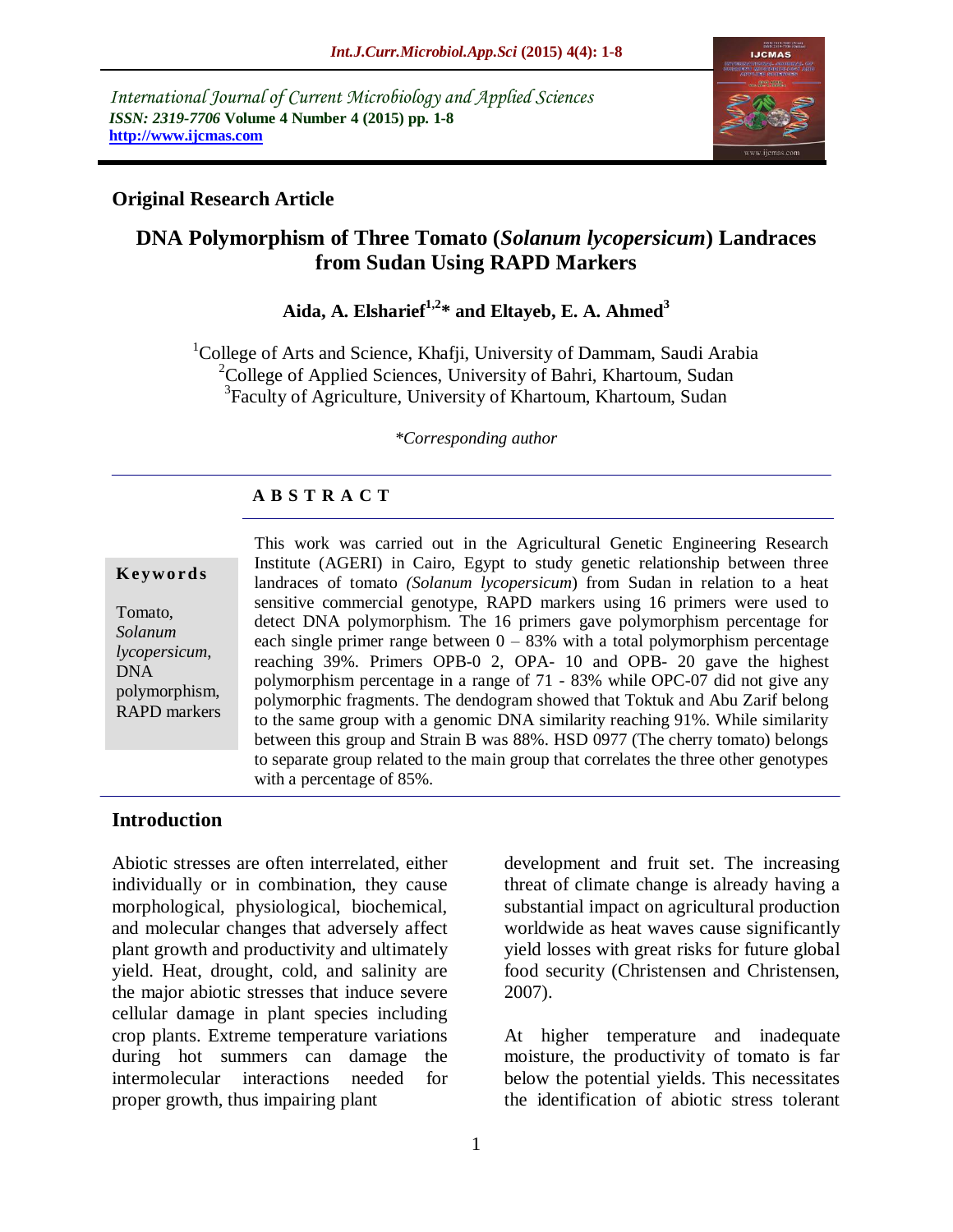genotypes (Bray, 1997; Ribaut *et al.,* 2002). Major lacunae for inadequate progress in improving tolerance have been the lack of suitable techniques to screen a large number of germplasm accessions and segregating populations for thermotolerance (Ganeshkumar *et al.,* 1999; Heslop-Harrison, 2002).

Tremendous variations in heat tolerance exist within and between species, providing opportunities to improve crop heat stress tolerance through genetic means (Ehlers and Hall, 1998).

Genetic variation in the ability of tomatoes to set fruit under high temperature conditions, has made selection for heat tolerance possible. For example, in several genotypes differing in their capacity for thermotolerance, as well as in sugarcane, an increased chlorophyll a:b ratio is observed in the tolerant genotypes under high temperatures, indicating that these changes are related to thermo tolerance [\(Camejo](http://www.ncbi.nlm.nih.gov/pmc/articles/PMC3728475/#B25) *et al.,* [2006;](http://www.ncbi.nlm.nih.gov/pmc/articles/PMC3728475/#B25) [Wahid, 2007\)](http://www.ncbi.nlm.nih.gov/pmc/articles/PMC3728475/#B191).

Heat stress due to increased temperature is an agricultural problem in many areas in the world including Sudan. Due to the expected climate changes of a few degrees especially temperature, cold weather crops are expected to decline by about 15% in the next fifty years (Lane and Jarvis, 2007).

Tomato landraces which grow and produce successfully under the high summer temperatures in Sudan usually have a low productivity. However, they may furnish a source of thermotolerance that could be utilized to develop that trait in more productive and less thermotolerant cultivars. There is also a strong need to use molecular genetic basis to identify some heat tolerant marker genes found in the local landraces so as to utilize them in the molecular breeding

programs to produce tomato cultivars with improved heat tolerance in the future.

The analysis of genetic diversity and relatedness between or within different species, populations and individuals is a prerequisite towards effective utilization and protection of plant genetic resources.

RAPD is a powerful tool for identification and monitoring pedigree breeding record of inbred parents or varieties and determining genetic relationships among genotypes (Alam *et al.,* 2012). It is an updated plant varietal identification method independent of restriction sites employing in the detection of polymorphisms by using the PCR technology (Welsh and McCleland, 1990).

This study aimed to detect DNA polymorphism among three tomato landraces from Sudan in relation to a heat sensitive commercial genotype using RAPD markers.

#### **Materials and Methods**

This work was carried out in the experimental green house of the Agricultural Genetic Engineering Research Institute (AGERI), Giza, Egypt.

Plant materials used in this study were three landraces of tomato *(Solanum Lycopersicum*) grown by traditional farmers in different sites of Sudan in addition to Strain B, a heat sensitive commercial cultivar grown in Sudan during winter. HSD 977 is a type of cherry tomato from the Blue Nile State, Toktuk a type of local tomato from North Darfur characterized by its large fruits and Abu Zarif, a landrace with large fruits grown in Wad Ramly, North to Khartoum.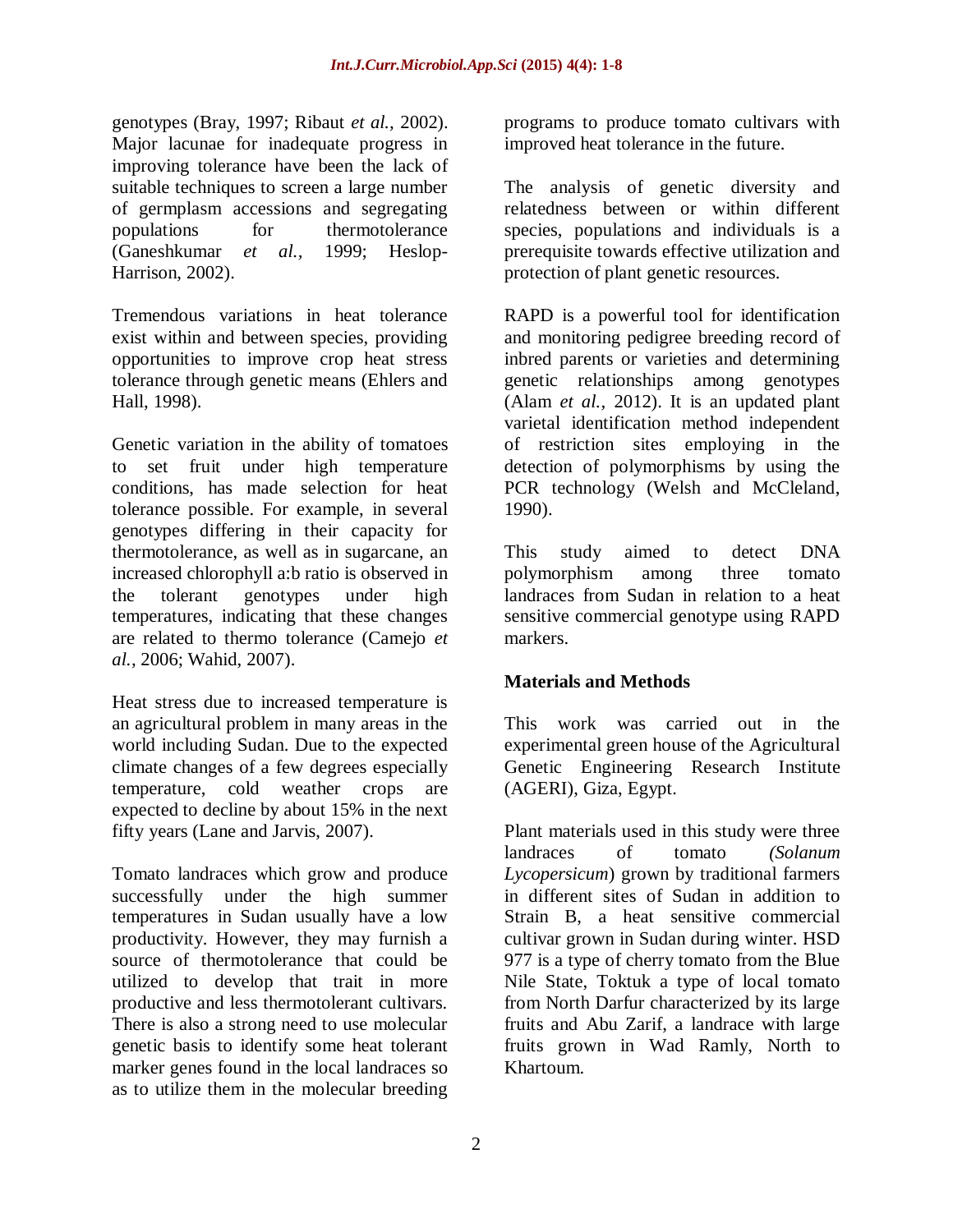Tomato seeds of the four genotypes were sown in fiber trays divided to 4x4 cm squares containing a mixture of soil constitute of peat moss and vermiculite. Trays were kept inside the green house at  $30^{\circ}$ C and  $80\%$  relative humidity and irrigation was carried out at interval of two days.

Two weeks after germination, single seedlings were transferred to 15cm diameter pots containing the same soil mixture. The fungicide topsin (1g/l) was added mixed with irrigation water. Seedlings were fertilized with N.P.K. (1g/l) and irrigation was carried out at interval of two days. After seedlings transplanting temperature was raised to  $37/23^{\circ}$ C day and night respectively. Two weeks after transplanting, temperature was raised gradually to  $45/29$  °C (Average day and night temperatures during summer in Sudan). Irrigation continued at interval of two days until reaching maturity. Leaves were collected in liquid nitrogen to carry on DNA extraction.

#### **DNA extraction**

DNA was extracted according to Lodhi *et al.,* (1994). The method used was CTABbased (Cetyle-Trimethyl Ammonium Bromide). DNA concentration was determined by diluting the DNA 1:5 with sterilized distilled water and loaded in 0.7% agarose gel (Sambrook *et al.,* 1989) and run against DNA size marker.

RAPD technique was carried out using 16 primers (Operon Technologies, Ca, USA). The sequences of primers were given in table 1.

PCR reaction conditions for tomato genomic DNA were similar to those described by Williams *et al.* (1990). The PCR products were separated in 10% agarose gel after

staining with ethidium bromide. The DNA marker was loaded in the first and last well. After electrophoresis completed the RAPD fragments were visualized with UV transilluminator, photographed and scored from the photos. DNA polymorphism was calculated and the dendogram was constructed.

#### **Results and Discussion**

DNA bands were scored from the photographs as bands present in all lanes (monomorphic bands) or bands absent from one or more lanes (polymorphic bands).

Polymorphism percentage for each primer was calculated for the 16 primers. Number of amplification bands per primer varied between 6 and 14 for the 16 tested primers. The total amplified fragments were 155 bands, 61 of them were polymorphic. The 16 primers gave polymorphism percentage for each single primer range between  $0 -$ 83% with a total polymorphism percentage reaching 39%. Primers OPB-0 2, OPA- 10 and OPB- 20 gave the highest polymorphism percentage in a range of 71 - 83% while OPC-07 did not give any polymorphic fragments.

Similarity matrix was generated by group average clustering analysis (UPGMA) and it was performed with the TREBCON (Version 1.1) software package (Van der Peet and De Wachter, 1993).

Genetic relationship between the four genotypes was summarized in a dendogram. The dendogram showed that Toktuk and Abu Zarif belong to the same group with a genomic DNA similarity reaching 91%. While similarity between this group and Strain B was 88%. HSD 0977 (The cherry tomato) belongs to separate group related to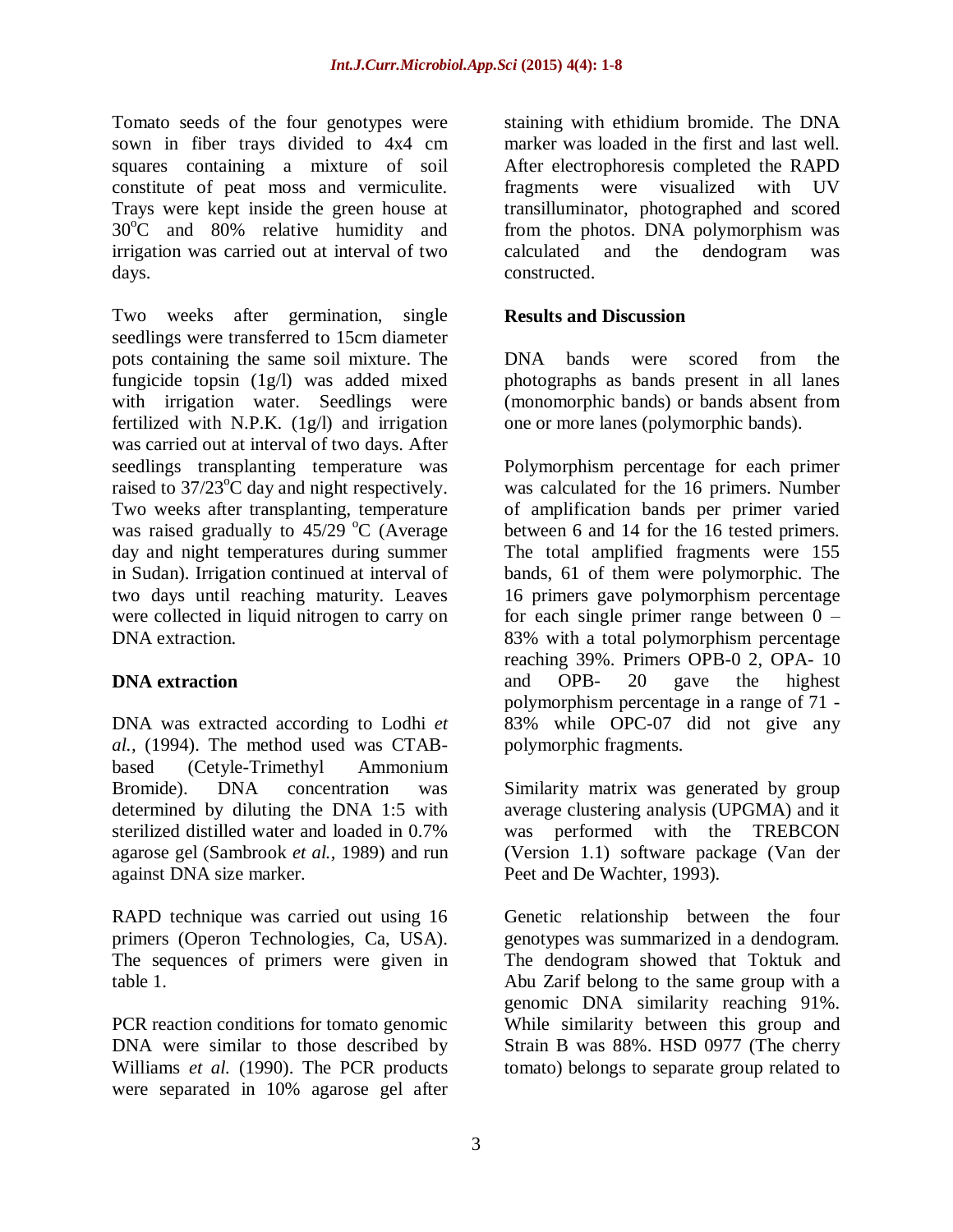the main group that correlates the three other genotypes with a percentage of 85%.

One approach to facilitate selection and breeding for complex traits, such as heat tolerance is the identification of genetic markers Linked to heat tolerance. DNA markers are abundant and operate independently from environmental conditions. The application of polymerase chain reaction (PCR) based markers such as RAPD is a powerful measure for the detection of polymorphism in tomato (Foolad and Lin, 2001) RAPD markers were used to identify polymorphism between the four genotypes under study as it was used earlier with tomato genomic DNA by Klein-Lankbrust *et al.* (1992); Foolad *et al.* (1993) and Lin *et al.* (2006).

In this study the sixteen primers used produced 61 polymorphic fragments

compared to Bagheri *et al.* (1995) results with *Pisum sativum* who obtained 180 polymorphic fragments using 34 primers. There was a wide range of variations between polymorphism percentages per primer for the sixteen primers. This result gave data that make selection for the suitable primer for the genomic DNA of tomato possible. OPB- 02 gave the highest polymorphism % which is coinciding by the result obtained by Tabassum *et al.* (2013).

Similarity matrix was used to determine genetic relationship between the four genotypes. Close relationship between Toktuk and Abu-Zarif were found, which reached 91% and that expressed by the occurrence of the two genotypes in one major group. Previous similarities in their behavior against heat stress make the two landraces more genetically related.

| N <sub>0</sub>   | Code          | $5'$ to $3'$ sequence |  |
|------------------|---------------|-----------------------|--|
| 1.               | OPA-04        | <b>AATCGGGCTG</b>     |  |
| 2.               | $OPA-10$      | <b>GTGATCGCAG</b>     |  |
| 3.               | $OPA-05$      | AGGGGTCTTG            |  |
| $\overline{4}$ . | $OPB-02$      | <b>TGATCCCTGG</b>     |  |
| 5.               | $OPB-15$      | <b>GGAGGGTGTT</b>     |  |
| 6.               | <b>OPB-16</b> | <b>TTTGCCCGGA</b>     |  |
| 7.               | OPB-18        | <b>CCACGCAGT</b>      |  |
| 8.               | $OPB-20$      | <b>GGACCCTTAC</b>     |  |
| 9.               | OPB-17        | <b>AGGGAACGAG</b>     |  |
| 10.              | $OPC-07$      | <b>GTCCCGACGA</b>     |  |
| 11.              | $OPC-09$      | <b>CTCACCGTCC</b>     |  |
| 12.              | $OPC-17$      | TTCCCCCCAG            |  |
| 13.              | $OPC-19$      | <b>GTTGCCAGCC</b>     |  |
| 14.              | $OPC-15$      | GAGGGATCAG            |  |
| 15.              | $OPC-20$      | <b>ACTTCGCCAC</b>     |  |
| 16.              | $OPG-19$      | <b>GTCAGGGCAA</b>     |  |

**Table.1** The sequences of primers for RAPD technique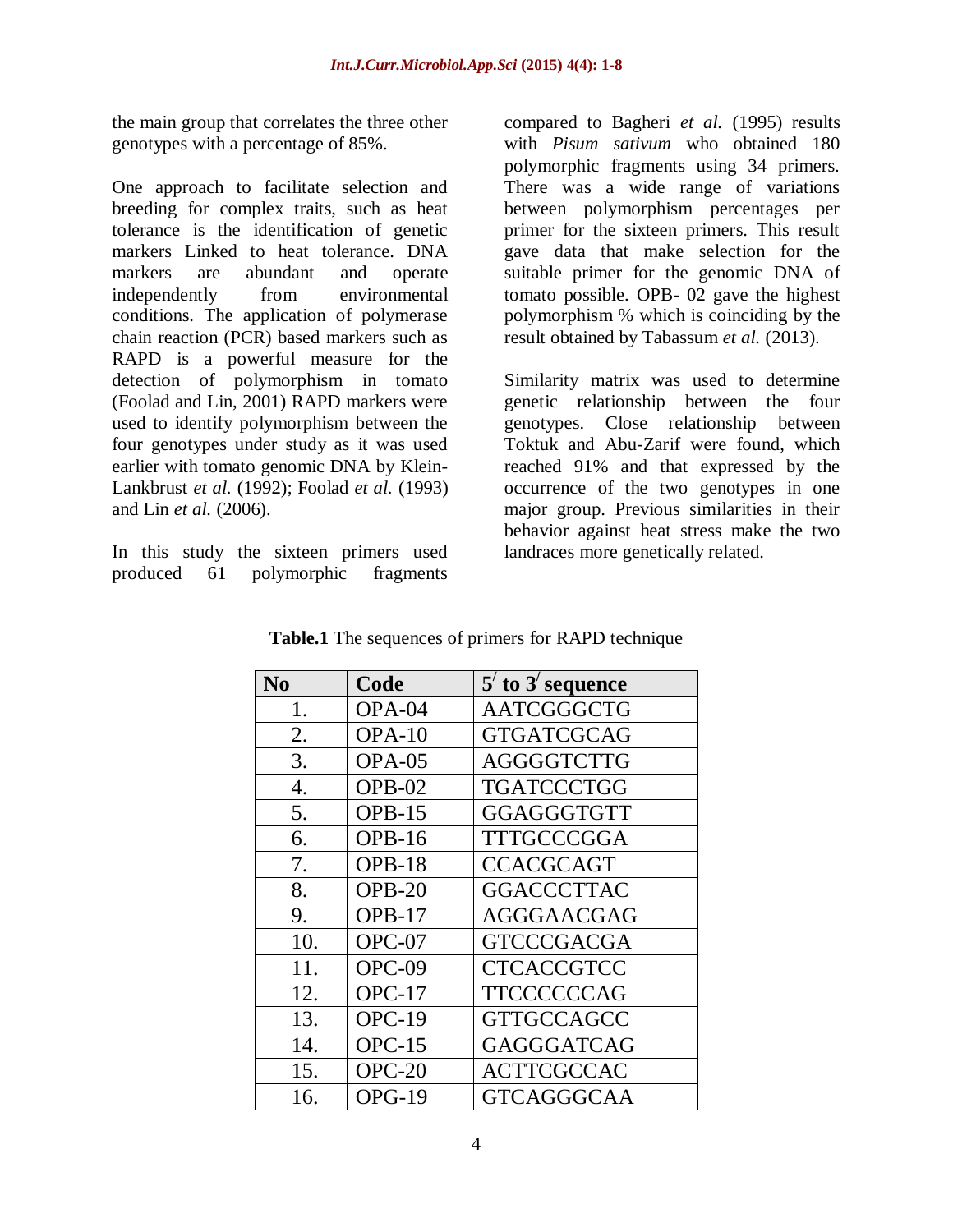| Primer         | Amplified | Polymorphic    | Polymorphism |
|----------------|-----------|----------------|--------------|
|                | fragments | fragments      | $\%$         |
| <b>OPA-04</b>  | 14        | $\overline{2}$ | 14           |
| $OPA-10$       | 11        | 8              | 73           |
| OPA-05         | 9         | $\overline{2}$ | 22           |
| OPB-02         | 12        | 10             | 83           |
| $OPB-15$       | 11        | 3              | 27           |
| <b>OPB-16</b>  | 6         | $\overline{2}$ | 33           |
| OPB-17         | 12        | 3              | 25           |
| OPB-18         | 8         | 4              | 50           |
| <b>OPB-20</b>  | 7         | 5              | 71           |
| OPC-07         | 6         | 1              | 17           |
| <b>OPC -09</b> | 9         | $\overline{2}$ | 22           |
| $OPC-15$       | 11        | 3              | 27           |
| $OPC-17$       | 5         | $\theta$       | $\theta$     |
| OPC-19         | 9         | 5              | 55           |
| $OPC-20$       | 13        | 5              | 38           |
| <b>OPG-19</b>  | 12        | 6              | 50           |
| <b>TOTAL</b>   | 155       | 61             | 39           |

### **Table.2** Primers polymorphism percentage

**Fig.1** RAPD profiles of genomic DNA of the four genotypes of tomato (*Solanum lycopersicum*) amplified with primer OPG-19

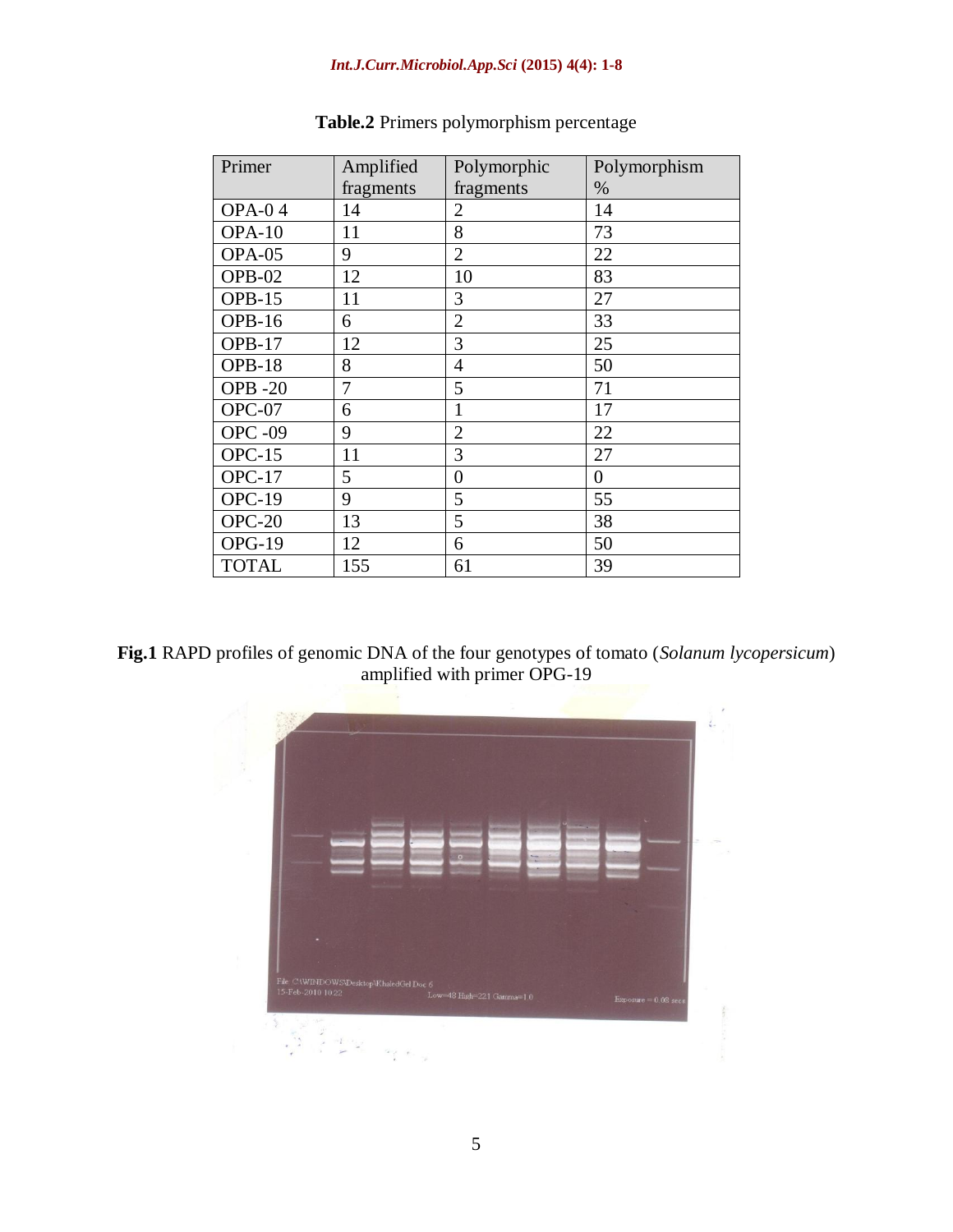**Fig.2** RAPD profiles of genomic DNA of the four genotypes of tomato (*Solanum lycopersicum*) amplified with primer OPA-10





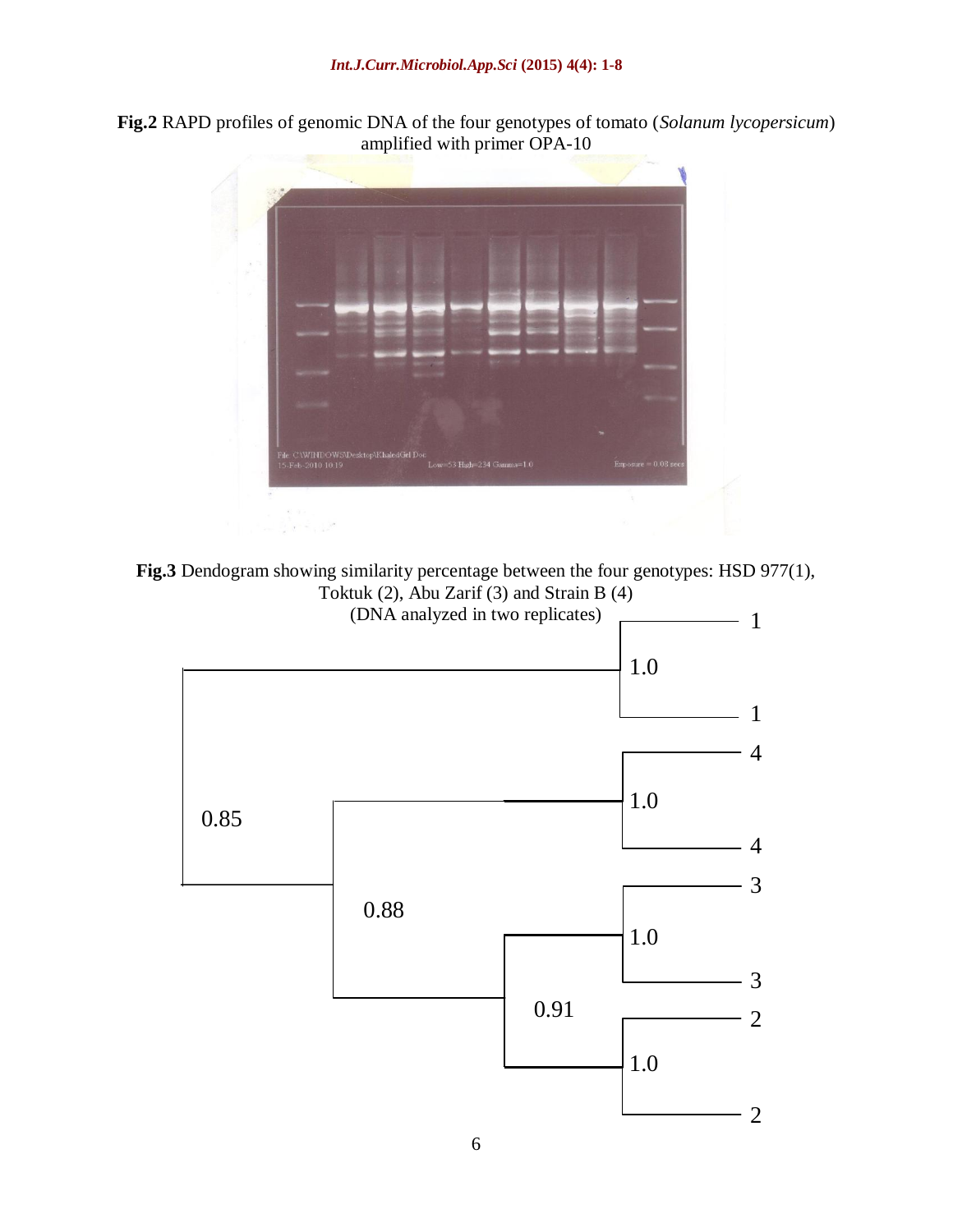#### **References**

- Alam, S.K.S., Ishrat, E., Zaman, M.Y., Habib, M.A. 2012. Comparative karyotype and RAPD analysis for characterizing three varieties of *Lycopersicon esculentum* Mill. *Bangladesh J. Bot.,* 41(2): 149–154.
- Bagheri, A., Paull, J.G., Langridge, P., Rathjen, A.J. 1995. Genetic distance detected with RAPD markers among selected Australian commercial varieties and boron-tolerant exotic germplasm of pea (*Pisum sativum* L.). *Mol. Breed.,* 1: 193–197.
- Bray, E.A. 1997. Plant responses to water deficit. *Trends Plant Sci.,* 2: 48–54.
- Camejo, D., Jiménez, A., Alarcón, J.J., Torres, W., Gómez, J.M., Sevilla, F. 2006. Changes in photosynthetic parameters and antioxidant activities following heat-shock treatment in tomato plants. *Funct. Plant Biol.,* 33: 177–187.
- Christensen, J.H., Christensen, O.B. 2007. A summary of the PRUDENCE model projections of changes in European climate by the end of this century. *Clim. Change,* 81: 7–30. doi: 10.1007/s10584-006-9210-7.
- Ehlers, J.D., Hall, A.E. 1998. Heat tolerance of contrasting cowpea lines in short and long days. *Field Crops Res.,* 55: 11–21.
- Foolad, M.R., Jones, R.A., and Rodriguez, R.L. 1993. RAPD markers for constructing intra-specific tomato genetic maps. *Plant Cell Rep.,* 12: 293–297.
- Foolad, M.R., Lin, G. 2001. Gentic analysis of cold tolerance during vegetative growth in tomato (*Lycopersicon esculentum* Mill). *Euphytica,* 122: 105–111.
- Ganeshkumar, Krishnaprasad, B.T., Savitha, M., Gopalakrishna, R., Kakoli

Mukhopadhyay, Ramamohan, G., Udayakumar, M. 1999. Enhanced expression of heat shock proteins in thermotolerant lines of sunflower and their progenies selected on the basis of temperature induction response; *Theor. Appl. Genet.,* 99: 359–367.

- Heslop-Harrison, J.S. 2002. Exploiting novel germplasm. *Austr. J. Agric. Res.,* 53(8): 873–879.
- Klein-Lankburst, R.M., Vermunt, A., Weide, R., Lihariska, T., Zabel, P. 1992. Isolation of molecular markers for tomato (*L. esculentum*) using random amplified polymorphic DNA (RAPD). *Theo. Appl. Genet.,* 83: 108–114.
- Lane, A., Jarvis, A. 2007. Changes in Climate will modify the Geography of Crop Suitability: Agricultural Biodiversity can help with Adaptation. *ICRISAT,* 4: 1–12.
- Lin, H.K., Lo, F.H., Lee, P.S., Kuo, G.C., Chen, T.J., Yeh, L.W. 2006. RAPD markers for the identification of yield traits in tomatoes under heat stress via bulked sergeant analysis. *Hereditas,* 143: 142–154.
- Lodhi, M.A., Ye, N.G., Weeden, F.N., Reich, I.B. 1994. A simple and efficient method for DNA extraction from Grapvine cultivars and Vitis species. *Plant Mol. Biol. Report.,* 12  $(1): 6-13$
- Ribaut, J.M., Banziger, M., Hoisington, D. 2002. Genetic dissection and plant improvement under abiotic stress conditions: drought tolerance in maize as an example; *JIRCAS Working Report,* Pp. 85–92.
- Sambrook, J., Fritsch, E.F., Maniatis, T. 1989. Molecular Cloning: A laboratory manual. Cold Spring Harbor Laboratory Press, Cold Spring Harbor, N.Y.